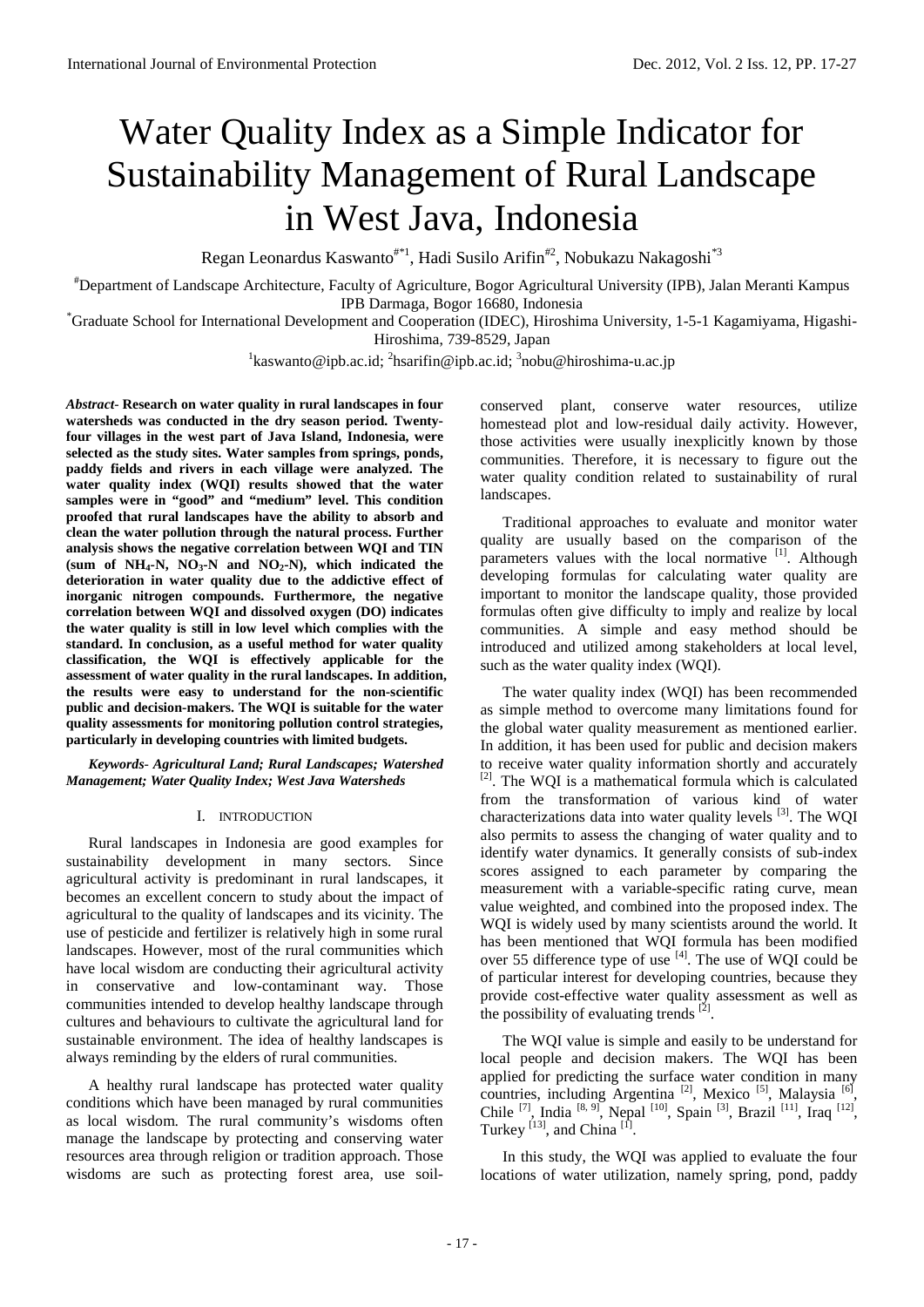field and river. The scores calculated were used for showing the water quality condition in rural landscapes of Indonesia. Furthermore, it is to show the impact of agricultural activities and rural communities behavior on overall water quality along the upstream to the downstream of watershed areas. Moreover, the river standards for pollution control and water quality management can also be prescribed in terms of the WQI $^{[14]}$ .

The aims of this research are to evaluate the water quality in rural landscape and to figure out the watershed management along the water streams. The water quality in rural landscapes is hypothesized have a good level as the impact of a local wisdom in terms of agricultural utilization and community's behavior.

# II. MATERIALS AND METHODS

# *A. Description of Study Area and Sampling Design*

The study areas were located within four watersheds in West Java region, Indonesia, namely Ciliwung (CL) and Cisadane (CS) watersheds in the northern areas (NAs) and Cimandiri (CM) and Cibuni (CB) watersheds in the southern areas (SAs). These watersheds illustrate the condition of West Java region based on their orientation in the north and south of the island (Fig. 1). The total area, perimeter, main river length, climate condition and orientation of each watershed are shown in Fig. 2 and Table I. The delineation process was carried out using standard methods developed in watershed analysis [15-19]. Those watersheds were delineated in terms of ecological boundary, not accordingly to administrative boundaries. Therefore one watershed consists of more than two districts as shown in Table I. The main river lengths were the distance from the highest location to the lowest part following the main river corridor.

| <b>Watershed Name (Abbreviation)</b> | <b>Administrative Location</b><br>(District) | <b>Total Area</b><br>(ha) | <b>Perimeter</b><br>(km) | <b>Main River Length</b><br>(km) | <b>Climate Condition*</b> |
|--------------------------------------|----------------------------------------------|---------------------------|--------------------------|----------------------------------|---------------------------|
| Cisadane<br>(CS)                     | Bogor, Tangerang, Depok                      | 153,485.47                | 273.50                   | 112.7                            | A and B                   |
| Ciliwung<br>CL)                      | Bogor, Jakarta, Depok                        | 89.036.33                 | 221.84                   | 82.9                             | A and B                   |
| Cimandiri<br>(CM)                    | Sukabumi, Cianjur                            | 196,947.51                | 207.05                   | 55.8                             | B                         |
| Cibuni<br>(CB)                       | Sukabumi, Cianjur, Bandung                   | 147,052.32                | 232.02                   | 34.3                             | B                         |

TABLE I GENERAL CONDITION OF FOUR WATERSHEDS

\*Climate classifications are based on Schmidt and Ferguson [20]



Fig. 1 The study areas of four watersheds, which two of them are located in the northern areas (NAs), i.e. Cisadane (CS) and Ciliwung (CL) watersheds, and other two are located in the southern areas (SAs), i.e. Cimandiri (CM) and Cibuni (CB) watersheds



Fig. 2 The annual precipitation condition in study areas shows that the NAs climate conditions are more humid than the SAs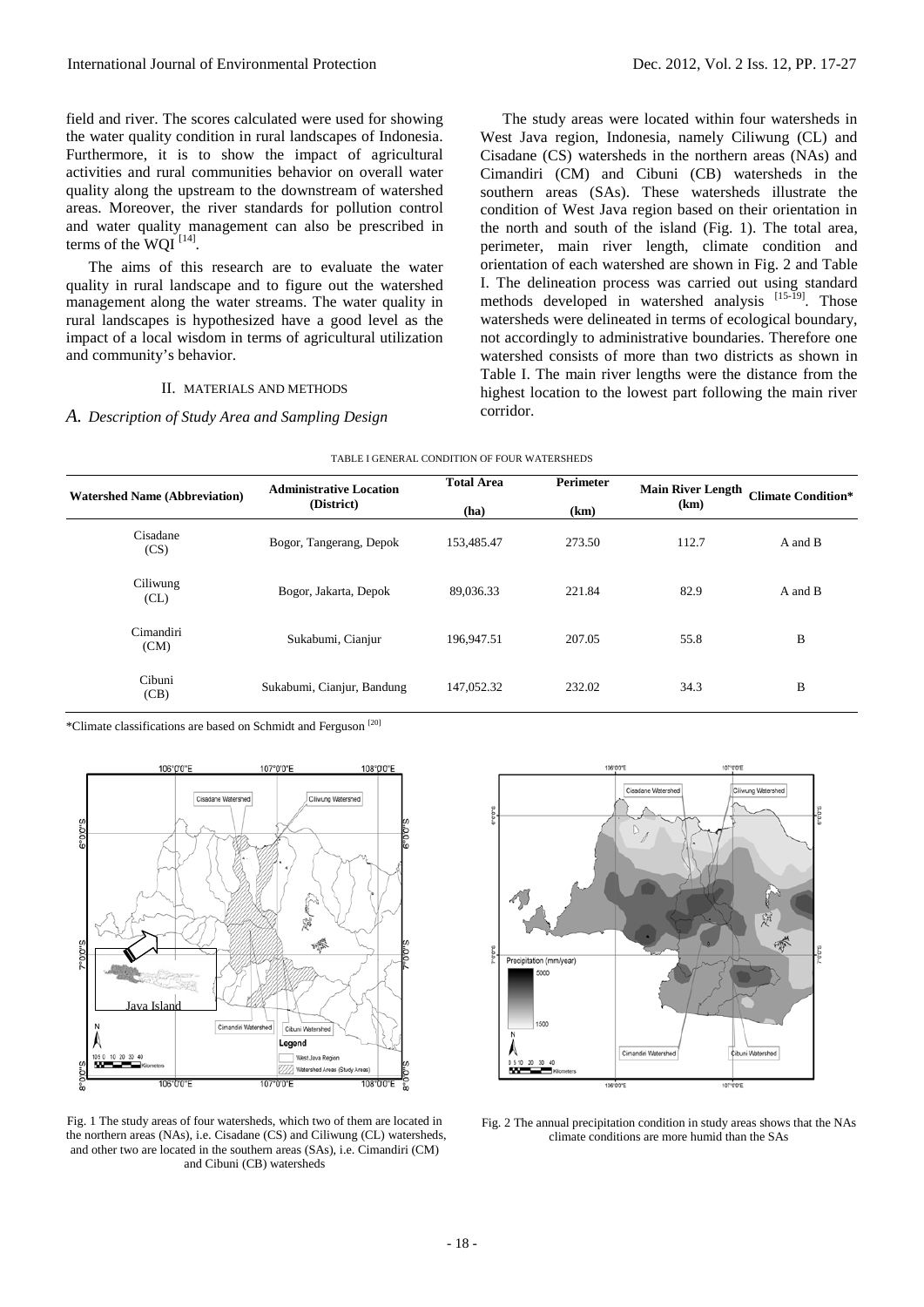The climate conditions were determined by Schmidt & Ferguson's classification. The NAs have A and B classifications, while the SAs have B type (Fig. 2). The A classification means very wet region, tropical rain forest, and has more than ten wet months (monthly precipitation > 100 mm) per year. The B classification means a wet region, tropical rain forest, has eight to nine wet months per year. In general, the NAs were more humid than the SAs.



Fig. 3 Sampling procedure for determine number of water samples

In total, 96 samples of water samples have been measured with triplicate method. The procedure is as follows: 1) selected four watersheds (two in the southern areas (SA) and two in the northern areas (NA)), 2) selected three streams in each watershed (upstream (UP), middlestream (MD), and downstream (DW), 3) two villages were selected in each stream (V1 and V2), and finally 4) in each village, four locations were measured, i.e. spring (SP), pond (PO), paddy field (PF) and river (RV)

The sampling design was decided based on region, orientation, streams, villages and water sample locations. There is one region namely West Java region, and two orientation, i.e. southern areas (SAs) and northern areas (NAs). Those orientations were compared to evaluate the difference. Three streams namely upstream, middlestream and downstream were considered, which were located inside two villages. In each village, three water samples were examined from four water locations, i.e. spring, pond, paddy field and river (Fig. 3).

## *B. Water Quality Index Parameters*

Eleven parameters were selected based on the previous experiences in other watershed  $^{[21]}$ . Those parameters are dissolved oxygen (DO), chemical oxygen demand (COD), biological oxygen demand (BOD), nitrite  $(NO<sub>2</sub>)$ , nitrate  $(NO_3)$ , ammonium  $(NH_4)$ , phosphate  $(PO_4)$ , alkalinity, pH, total *Escherichia coli* and total Coliform. All these parameters were measured in triplicate samples, and the results were shown as averages.

The WQI in this research was calculated on the basis of the former WQI formula proposed by Rodriguez de Bascaroan [2] as follows:

$$
wqr = k \frac{\sum_{i=1}^{n} C_i P_i}{\sum_{i=1}^{n} P_i}
$$
\n
$$
\tag{1}
$$

where *k* is a subjective constant with a maximum value of 1 for apparently good quality water and 0.25 for apparently

highly polluted water, *Ci* is the normalized value of the parameters and *Pi* is the relative weight of each parameter in terms of its role for water in rural landscape communities. In this research, such as others studies written in the literatures that the constant *k* was not considered in order not to introduce a subjective evaluations  $[5, 22]$ . In addition, the 288 samples (96 locations with triplicate design) examined in the field were apparently in good quality appearance, therefore *k* can be omitted. The WQI value in the range of 0- 25, 26-50, 51-70, 71-90, 91-100 represents the water quality level for very bad, bad, medium, good and excellent, respectively.

The weight (*Pi*) and normalization factors (*Ci*) of the parameters were adopted from ten literatures [1-3, 8-11, 13, 23, 24] and listed in Table II. The parameters used by those literatures are different from each other. The number of used and total parameters compare to the literatures is also shown in Table II.

The *Pi* value has been assigned ranging from 1 to 4 depending on the collective expert opinions taken from ten different previous studies. The mean values for each parameter along with the literature used are shown in Table II. In addition, a relative weight value of 4 was considered as the most significant (e.g. dissolved oxygen) and 1 as the least significant (e.g. phosphate from various literatures). This method also has been used by Alobaidy et al  $[12]$  by using ten parameters at Dokan Lake in Iraq. The mean values in Table II then were used for WQI formula in Table III. Pearson's correlation analyses for physical, chemical and biology parameters of water samples were calculated by using PASW 18 software.

### III. RESULTS AND DISCUSSION

## *A. General Results of Water Quality Index (WQI)*

Table IV shows the result of Pearson's correlation analysis among eleven parameters. Eleven parameters are correlated each other  $(p 0.01$  and  $p \le 0.05)$ , except between alkalinity and phosphate. Those parameters show positive correlations between others parameters except alkalinity. It is suggested that those eleven parameters are representative enough for WQI calculation.

The DO, COD, BOD, nitrite, nitrate, ammonia and phosphate have positive significant correlation ( $p \leq 0.01$ ) for each other. Those correlations indicated the contamination of insoluble inorganic matters and the biotransformation of nitrogen among inorganic compounds. It is also suggesting that organic matter contamination often occurred with nitrogen loading in the water resources, particularly in rural landscapes area which are predominantly by agricultural land. The increasing nutrients in the surface water are correlated to eutrophication, which occurred in the ecosystem as corresponded to the addition of artificial or natural substances through fertilizers or sewage to an aquatic system.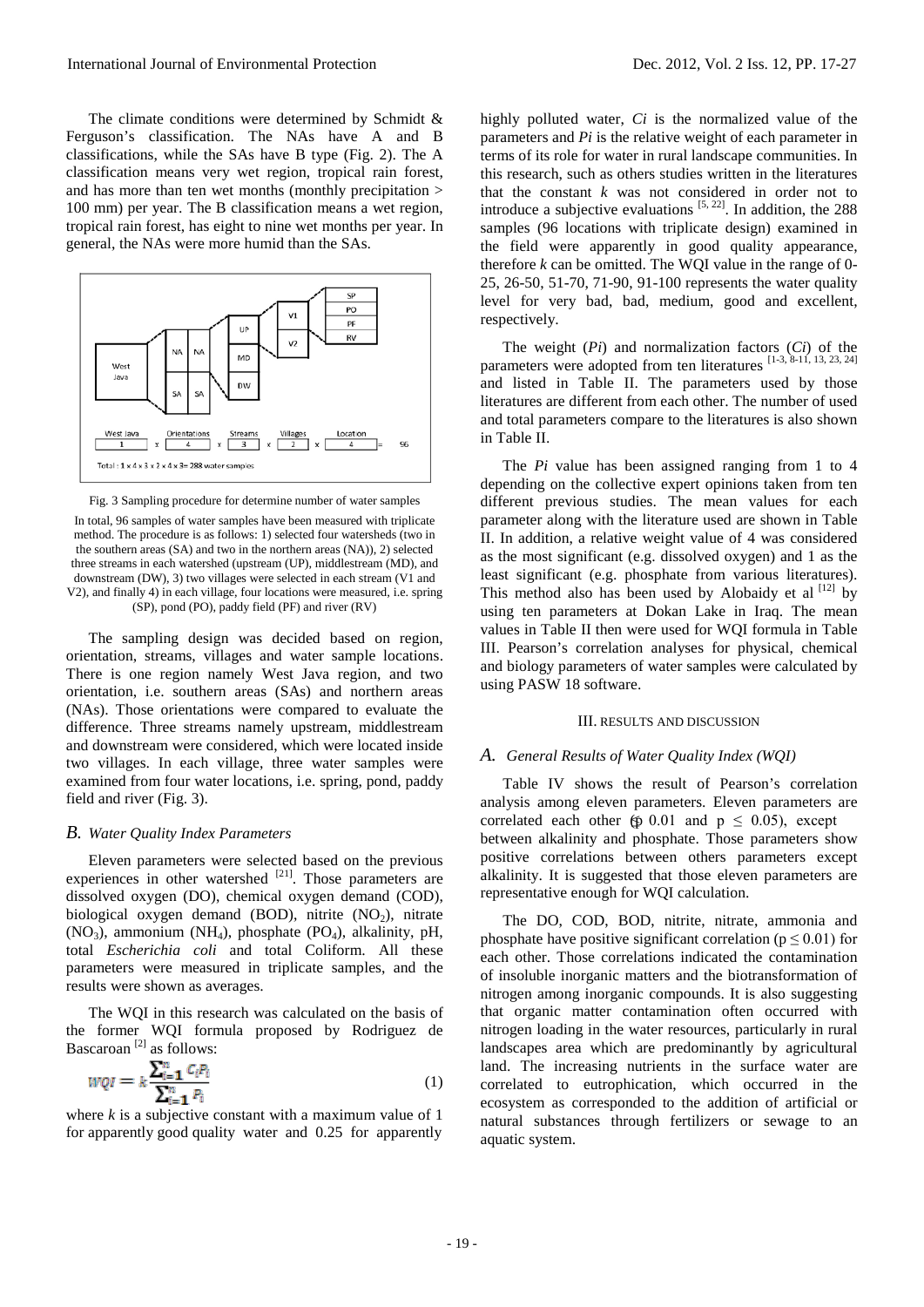TABLE II ASSIGNED WEIGHT VALUES ADOPTED FROM SOME LITERATURES

|                                    |           | Literature |        |               |                          |                          |                          |      |                 |                          | Mean                     |              |
|------------------------------------|-----------|------------|--------|---------------|--------------------------|--------------------------|--------------------------|------|-----------------|--------------------------|--------------------------|--------------|
| <b>Parameters</b>                  | Unit      | [1]        | [2]    | [3]           | [8]                      | [9]                      | [10]                     | [11] | [13]            | [23]                     | $[24]$                   | <b>Value</b> |
| DO.                                | mg/1      |            |        | 4             | $\overline{4}$           | $\overline{4}$           | 4                        | 4    | 4               | 4                        | 4                        | 4.0          |
| $\rm COD$                          | mg/1      |            | 3      | 3             | $\overline{\phantom{a}}$ | 3                        | 3                        | 3    | $\sqrt{2}$<br>3 | ۰                        | ۰                        | 3.0          |
| <b>BOD</b>                         | mg/1      |            | 3      | 3             | 3                        | 4                        | 3                        | 3    | 3               | 2                        | 3                        | 3.0          |
| NO2                                | mg/l      |            |        | $\mathcal{D}$ | $\overline{\phantom{a}}$ | ۰                        | C                        | ↑    |                 | $\overline{\phantom{a}}$ | $\overline{\phantom{a}}$ | 2.0          |
| NO <sub>3</sub>                    | mg/1      |            | $\sim$ | $\mathcal{L}$ | $\overline{\phantom{a}}$ | ۰                        | $\sim$                   | C    | ◠               | 3                        | $\overline{\phantom{a}}$ | 2.1          |
| NH <sub>4</sub>                    | mg/1      |            | 3      | 3             | $\overline{\phantom{a}}$ | 3                        | 3                        | 3    | $\mathcal{R}$   | $\overline{\phantom{a}}$ | $\overline{\phantom{a}}$ | 3.0          |
| PO <sub>4</sub>                    | mg/l      | -          |        |               | $\overline{\phantom{a}}$ |                          |                          |      |                 | $\overline{c}$           | $\overline{\phantom{a}}$ | 1.1          |
| Alkalinity                         | mg/l      |            |        |               |                          | 3                        | ۰                        |      |                 |                          |                          | 1.7          |
| рH                                 | no unit   |            |        |               | 4                        | $\overline{4}$           |                          |      |                 |                          | 4                        | 1.9          |
| Escherichia coli*                  | MPN/100ml |            |        |               | $\overline{\phantom{a}}$ | 3                        | ۰                        |      |                 |                          | ۰                        | 3.0          |
| Total Coliform*                    | MPN/100ml | ۰          |        | ۰             | 4                        | $\overline{\phantom{a}}$ | $\overline{\phantom{a}}$ | 3    | ۰.              | 4                        | 4                        | 3.6          |
| Number of Selected Parameter       |           | 6          | 8      | 8             |                          | 8                        | 8                        | 9    | 8               | 6                        | 5                        |              |
| Total Parameters in the literature |           |            | 20     |               | 9                        | 15                       | 17                       | 26   | 17              | 12                       | 9                        |              |

\*Bacteria expressed as MPN/100ml (most probable number per 100 ml)

#### TABLE III RELATIVE WEIGHT (PI) AND NORMALIZED VALUES (CI) OF WATER QUALITY VARIABLES

| <b>Parameters</b>     | Pi  |                | <b>Normalization Factor (Ci)</b> |             |             |             |             |             |              |              |              |               |
|-----------------------|-----|----------------|----------------------------------|-------------|-------------|-------------|-------------|-------------|--------------|--------------|--------------|---------------|
|                       |     | 100            | 90                               | 80          | 70          | 60          | 50          | 40          | 30           | 20           | 10           | 0             |
| DO                    | 4.0 | >7.5           | >7                               | >6.5        | >6          | >5          | >4          | >3.5        | >3           | >2           | $\geq$ 1     | $\leq$ 1      |
| <b>COD</b>            | 3.0 | $\leq$ 5       | <10                              | $<$ 20      | $<$ 30      | $<$ 40      | < 50        | < 60        | < 80         | < 100        | $\leq 150$   | >150          |
| <b>BOD</b>            | 3.0 | < 0.5          | $\langle 2$                      | $\leq$ 3    | $\leq$ 4    | $<$ 5       | < 6         | < 8         | <10          | <12          | $\leq15$     | >15           |
| $NO2-N$               | 2.0 | < 0.005        | < 0.008                          | < 0.01      | < 0.04      | < 0.075     | < 0.1       | < 0.15      | < 0.2        | < 0.25       | $\leq 0.5$   | >0.5          |
| $NO3-N$               | 2.1 | < 0.5          | $\langle 2$                      | $\leq 4$    | < 6         | < 8         | $<$ 10      | <15         | $<$ 20       | $<$ 40       | $\leq 70$    | >70           |
| NH4-N                 | 3.0 | < 0.01         | < 0.05                           | 0.1         | < 0.2       | < 0.3       | < 0.4       | < 0.5       | < 0.75       | $\leq$ 1     | $\leq$ 1.25  | >1.25         |
| PO <sub>4</sub>       | 1.1 | < 0.025        | < 0.05                           | < 0.1       | < 0.2       | < 0.3       | < 0.5       | < 0.75      | $\leq$ 1     | <1.5         | $\leq$ 2     | >2            |
| Alkalinity            | 1.7 | $<$ 20         | $<$ 40                           | < 60        | < 80        | < 100       | < 120       | < 140       | < 160        | < 180        | $\leq 200$   | >200          |
| pH                    | 1.9 | $\overline{7}$ | $6.9 - 7.5$                      | $6.7 - 7.8$ | $6.5 - 8.3$ | $6.2 - 8.7$ | $5.8 - 9.0$ | $5.5 - 9.5$ | $5.0 - 10.0$ | $4.5 - 10.5$ | $4.0 - 11.5$ | $<4.0$ :>11.5 |
| E. coli               | 3.0 | $50$           | < 500                            | < 1000      | $<$ 2000    | <3000       | $<$ 4000    | < 5000      | < 7000       | $<$ 10000    | $\leq$ 14000 | >14000        |
| <b>Fecal Coliform</b> | 3.6 | $50$           | $<$ 500                          | $<$ 1000    | $<$ 2000    | $<$ 3000    | $<$ 4000    | $<$ 5000    | < 7000       | $<$ 10000    | $\leq$ 14000 | >14000        |

\*All values are in mg/l, except for pH (no unit) and bacteria (MPN/100ml)

|  | TABLE IV PEARSON'S CORRELATION COEFFICIENT AMONG WATER QUALITY PARAMETERS |  |  |  |
|--|---------------------------------------------------------------------------|--|--|--|
|--|---------------------------------------------------------------------------|--|--|--|

|                   | <b>WQI</b> | D <sub>O</sub>        | <b>COD</b>           | <b>BOD</b> | NO <sub>2</sub>      | NO <sub>3</sub> | NH <sub>4</sub>      | PO <sub>4</sub> | <b>Alkalinity</b>     | рH        | E. coli              | Coliform             |
|-------------------|------------|-----------------------|----------------------|------------|----------------------|-----------------|----------------------|-----------------|-----------------------|-----------|----------------------|----------------------|
| WQI               |            | $-.778$ <sup>**</sup> | $-.794$ <sup>*</sup> | $-.773$ ** | $-.788$ <sup>*</sup> | $-.845$         | $-.868$ <sup>*</sup> | $-.877$         | $.235^{\degree}$      | $-.416$   | $-.863$ <sup>*</sup> | $-.861$              |
| DO.               |            |                       | $.988**$             | $.950**$   | $.943**$             | $.925***$       | $.926**$             | $.799***$       | $-.321***$            | $.430**$  | $.911**$             | $.910**$             |
| <b>COD</b>        |            |                       |                      | .977**     | $.955***$            | $.923***$       | .932**               | $.818***$       | $-.298$ **            | $.400**$  | $.912**$             | $.911***$            |
| <b>BOD</b>        |            |                       |                      |            | $.927**$             | $.882\sp{*}$    | $.890**$             | $.796^{**}$     | $-.281$ **            | $.378***$ | $.864**$             | $.862**$             |
| $NO2-N$           |            |                       |                      |            |                      | $.939**$        | $.940**$             | $.828**$        | $-.207$               | $.365***$ | $.939**$             | .938**               |
| $NO3-N$           |            |                       |                      |            |                      |                 | $.966$ **            | $.819**$        | $-.266$ <sup>**</sup> | $.471**$  | $.979**$             | $.979**$             |
| $NH_4-N$          |            |                       |                      |            |                      |                 |                      | $.841**$        | $-.246$ <sup>*</sup>  | $.428***$ | $.963**$             | $.963**$             |
| PO <sub>4</sub>   |            |                       |                      |            |                      |                 |                      |                 | $-.167$               | .258      | $.849**$             | $.846**$             |
| <b>Alkalinity</b> |            |                       |                      |            |                      |                 |                      |                 |                       | $-.628**$ | $-.205$ <sup>*</sup> | $-.204$ <sup>*</sup> |
| pН                |            |                       |                      |            |                      |                 |                      |                 |                       |           | $.377**$             | $.376**$             |
| E. coli           |            |                       |                      |            |                      |                 |                      |                 |                       |           |                      | $1.000**$            |
| Coliform          |            |                       |                      |            |                      |                 |                      |                 |                       |           |                      |                      |

\*\*. Correlation is significant at the 0.01 level (2-tailed)

\*. Correlation is significant at the 0.05 level (2-tailed)

The eutrophication process can be human-caused or natural. Untreated sewage effluent and agricultural run-off carrying fertilizers are examples of human-caused for eutrophication. However, it also can be naturally in situations where nutrients accumulate or where they flow into systems on an ephemeral basis. Eutrophication generally promotes excessive plant growth and decay, and at the same time causes deterioration in water quality. Thus, give further results in the increasing concentration of

organic matter and eventually deteriorates the water quality  $[25]$ 

Descriptive statistic for examined eleven parameters is shown in Tables V and VI. It shows the minimum, maximum and the standard deviation from each parameter. In order to describe the situation on water quality in rural landscapes, some results from the determination of water quality parameters are discussed shortly below.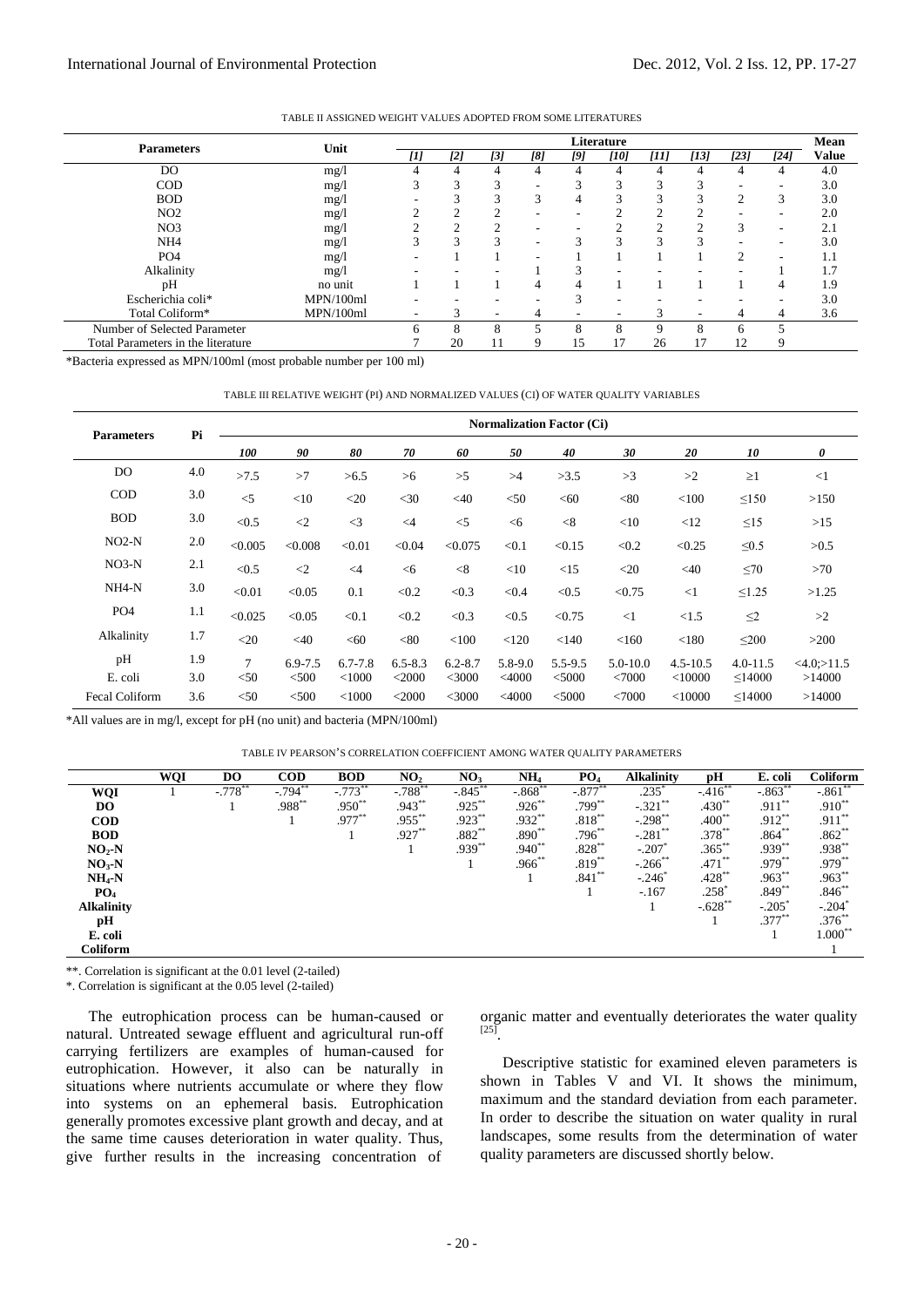TABLE V DESCRIPTIVE STATISTIC FOR ALL PARAMETERS AS WATER CHARACTERISTIC OVER ALL

| <b>Parameters</b> | Min.  | Max.   | Mean   | <b>Standard</b><br><b>Deviation</b> |
|-------------------|-------|--------|--------|-------------------------------------|
| DO                | 0.87  | 9.60   | 3.88   | 2.01                                |
| COD               | 2.87  | 29.14  | 11.44  | 5.96                                |
| <b>BOD</b>        | 0.13  | 6.71   | 2.28   | 1.66                                |
| $NO2-N$           | 0.000 | 0.617  | 0.138  | 0.158                               |
| $NO3-N$           | 0.010 | 4.670  | 1.446  | 1.358                               |
| $NH_A-N$          | 0.000 | 2.080  | 0.577  | 0.542                               |
| PO <sub>4</sub>   | 0.010 | 4.683  | 1.438  | 1.262                               |
| Alkalinity        | 91.70 | 223.00 | 138.04 | 29.71                               |
| pH                | 6.95  | 8.41   | 7.68   | 0.42                                |
| E. coli           | 6.00  | 244.00 | 74.58  | 62.72                               |
| Coliform          | 6.00  | 260.00 | 79.51  | 66.96                               |

\*All values are in mg/l, except for pH (pH unit) and bacteria (MPN/100ml)

The values of DO, COD and BOD have never reached the critical value in all water resources, indicating good water quality condition. The observed average for DO is 3.88 mg/l complies with WHO standards and it is also considered good sufficient for human consumption and almost aquatic ecosystem. Unpolluted waters are likely to have BOD value  $<$  3 mg/l, the maximum BOD found is 2.28 mg/l. It is indicated the biological activities in the water system are still in good conditions.

Nitrate was the most abundant from of nitrogen compounds (1.446 mg/l), while nitrite found in a small amount (0.138 mg/l). Ammonia was varied depend on the location, from nil up to 2.080 mg/l with average 0.577 mg/l. The possible sources of nitrogen in water sample locations are mainly from atmosphere, surface runoff, sewage discharge, agricultural fertilizer and organic waste. The correlation between WQI and all nitrogen compounds show a significant negative relationship ( $p < 0.01$ ).

Phosphate concentration reached the range 0.010 - 4.683 mg/l, indicated high accumulation overflow polluted from agricultural fertilizer. In addition, sources of phosphate are also including human and animal wastes (i.e. sewage) and soil erosion.

The average for observed value of alkalinity is 138.04 mg/l, which was slightly higher than the permissible level recommended by WHO. It indicated the important value to determine the water quality rural condition. However, the positive correlation between WQI is only belonging to alkalinity ( $p \leq 0.05$ ).

The results of pH varied from 6.95 to 8.41, indicating that water samples are almost neutral to sub-alkaline in nature  $\left[12\right]$ . The pH is an important factor that determines the suitability of water resources for various kinds of purposes  $[26]$ . The value also complies with the known values of some aquatic ecosystems.

The observed value of bacteria *Escherichia coli* and total coliform were very low, (<300 MPN/100ml), indicated the human and biological activity slightly undisturbed the water quality. The possibility of low contamination from bacteria is predicted because some households are using high phosphate contents material such as detergent and liquid bleach.

|  | TABLE VI WATER PARAMETERS CHARACTERISTIC IN FOUR WATERSHEDS |  |
|--|-------------------------------------------------------------|--|

|                   |       |        |        | <b>Watershed Name</b> |       |        |        |            |  |  |
|-------------------|-------|--------|--------|-----------------------|-------|--------|--------|------------|--|--|
| <b>Parameters</b> |       | CS     |        |                       | CL    |        |        |            |  |  |
|                   | Min.  | Max.   | Mean   | <b>Std</b>            | Min.  | Max.   | Mean   | <b>Std</b> |  |  |
| D <sub>O</sub>    | 0.93  | 7.67   | 3.46   | 1.83                  | 0.97  | 9.60   | 4.28   | 2.41       |  |  |
| $\rm{COD}$        | 3.50  | 20.30  | 10.14  | 4.90                  | 3.07  | 29.14  | 12.47  | 7.22       |  |  |
| <b>BOD</b>        | 0.17  | 4.15   | 1.83   | 1.28                  | 0.33  | 6.27   | 2.47   | 1.81       |  |  |
| $NO2-N$           | 0.000 | 0.400  | 0.115  | 0.124                 | 0.000 | 0.617  | 0.186  | 0.208      |  |  |
| $NO3-N$           | 0.013 | 4.327  | 1.563  | 1.493                 | 0.013 | 4.670  | 1.637  | 1.543      |  |  |
| $NH_4-N$          | 0.000 | 1.860  | 0.643  | 0.600                 | 0.000 | 2.080  | 0.646  | 0.596      |  |  |
| PO <sub>4</sub>   | 0.017 | 3.057  | 1.138  | 0.976                 | 0.017 | 4.683  | 1.720  | 1.521      |  |  |
| Alkalinity        | 95.00 | 215.33 | 142.83 | 33.64                 | 91.70 | 174.00 | 126.74 | 20.56      |  |  |
| pH                | 6.95  | 8.41   | 7.77   | 0.46                  | 6.95  | 8.40   | 7.67   | 0.40       |  |  |
| E. coli           | 9.00  | 198.00 | 81.63  | 66.01                 | 6.00  | 244.00 | 85.54  | 80.03      |  |  |
| Coliform          | 10.00 | 214.00 | 87.54  | 71.14                 | 7.00  | 260.00 | 91.04  | 85.34      |  |  |
|                   |       |        |        |                       |       |        |        |            |  |  |
|                   |       |        |        | <b>Watershed Name</b> |       |        |        |            |  |  |
| <b>Parameters</b> |       | CM     |        |                       |       |        | CB     |            |  |  |
|                   | Min.  | Max.   | Mean   | <b>Std</b>            | Min.  | Max.   | Mean   | <b>Std</b> |  |  |
| D <sub>O</sub>    | 0.87  | 7.80   | 3.82   | 1.82                  | 1.03  | 8.57   | 3.97   | 1.97       |  |  |
| $\rm{COD}$        | 2.87  | 23.05  | 11.53  | 5.76                  | 3.93  | 25.29  | 11.63  | 5.90       |  |  |
| <b>BOD</b>        | 0.23  | 5.88   | 2.37   | 1.62                  | 0.13  | 6.71   | 2.46   | 1.88       |  |  |
| $NO2-N$           | 0.000 | 0.463  | 0.131  | 0.151                 | 0.000 | 0.423  | 0.121  | 0.135      |  |  |
| $NO3-N$           | 0.010 | 3.867  | 1.348  | 1.286                 | 0.013 | 3.633  | 1.235  | 1.118      |  |  |
| $NH_4-N$          | 0.000 | 1.753  | 0.520  | 0.511                 | 0.000 | 1.357  | 0.500  | 0.467      |  |  |
| PO <sub>4</sub>   | 0.010 | 3.540  | 1.377  | 1.224                 | 0.010 | 3.293  | 1.517  | 1.276      |  |  |
| Alkalinity        | 96.00 | 223.00 | 152.27 | 33.50                 | 94.70 | 185.30 | 130.31 | 23.20      |  |  |
| pH                | 6.98  | 8.20   | 7.64   | 0.42                  | 7.02  | 8.33   | 7.63   | 0.41       |  |  |
| E. coli           | 8.00  | 170.00 | 68.21  | 53.75                 | 6.00  | 150.00 | 62.96  | 47.30      |  |  |
| Coliform          | 8.00  | 179.00 | 72.58  | 57.09                 | 6.00  | 158.00 | 66.87  | 49.95      |  |  |

\*All values are in mg/l, except for pH (pH unit) and bacteria (MPN/100ml).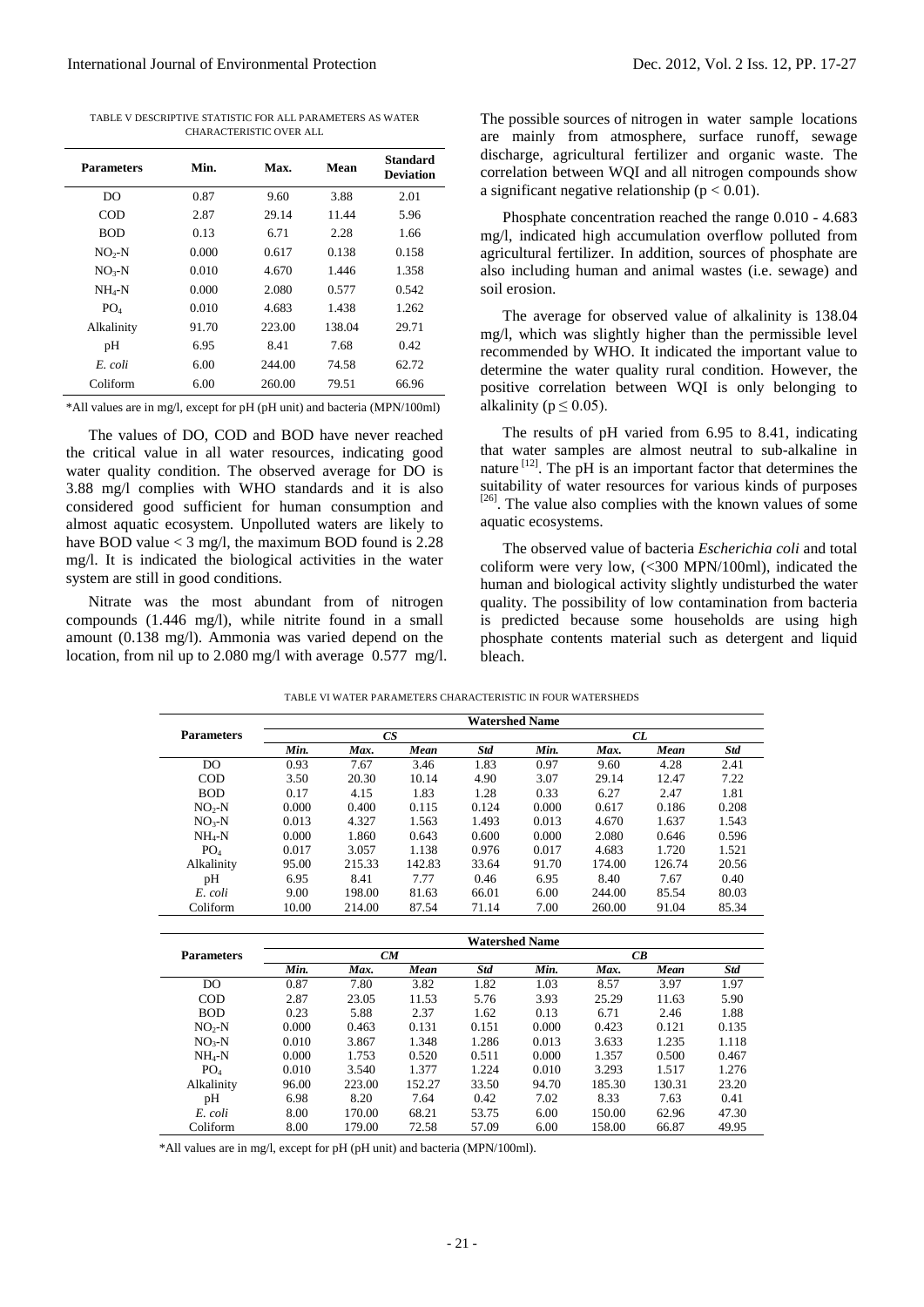

Fig. 4 Classification of WQI at level of streams and water sample locations. All WQI values are at good-medium level. The different letter show the mean difference is significant at the 0.05 level

The WQI has negative correlation to all parameters, except alkalinity, which indicated the possibility of organic pollution effect in rural landscapes was very low. It shows that the behaviour of organisms inside the ecosystems is in balance conditions. All WQI values have fallen under "Good" and "Medium" water quality (Fig. 4).

## *B. The WQI by Streams*

There is a tendency that the WQI was decreasing from upstream to downstream (Fig. 5). However, the contaminations in the upstream, particularly at paddy field, were occurred as the impact of pesticide and fertilizer utilization. Nevertheless, the WQI were still in "good" to "medium" level, which means the level of contamination is in allowed concentration. In some places, ground and surface water have shown the need for monitoring of pesticide contamination in surface and groundwater [27]. However, the high level of nitrogen concentration can be come from human activities  $[28]$  or households domestic sewage <sup>[29]</sup>. In addition, the high concentration of some nutrients in water can be also impacted by livestock. Under base flow conditions, in-stream and/or riparian processes played a significant role in controlling general chemical nutrient, particularly in the upstream which were impacted by livestock [30].

The decreasing water quality is believed as the impact of some disturbances that have been caused by rapid changes in land use and land cover, deforestation, the application of monoculture farming systems in commercial agriculture, urbanization, industrialization, and other types of infrastructure development <sup>[31]</sup>. However, since rural landscapes among 24 selected villages are low-rate of changing in land uses and low-rate of deforestation, it made the WQI value still in permitted level.

Although the downstream of CS and CL watersheds is populated and urbanized, the rural landscapes were in properly managed situation. The influence of industrialization is also low-impact because it centralized at close to urban area. The selected villages are located remote from populated and facilitated urbanize area, which makes the WQI value still in permissible level.



Fig. 5 The comparison of WQI value among stream level at all watersheds

# *C. The WQI by Sample Locations*

Among four locations, the highest to the lowest WQI values are springs, ponds, paddy fields and rivers, respectively (Fig. 6). Springs burst out from underground water which have low contaminant because they were filtered naturally by ground or soil layers. However, rural settlements are most likely to be developed close to springs, therefore some contaminations are found but in the low level.



Fig. 6 The comparison of WQI value among water sample location at stream level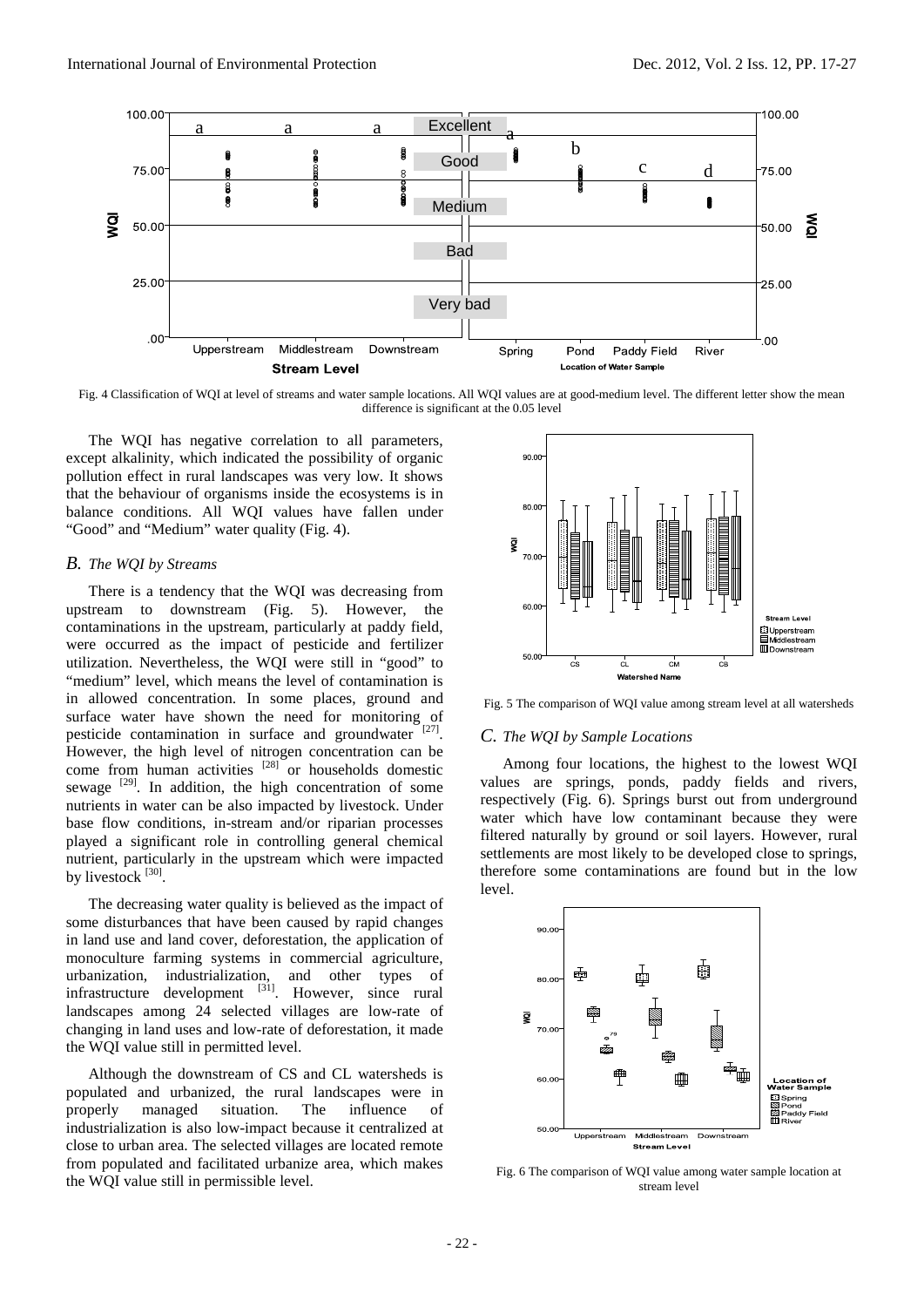The WQI values at ponds highly varied from 65.51 to 76.16. It is because the utilizations of ponds are differed. Some ponds are being used as fish ponds, some are being used for household daily activity and some are both. The behavior of rural communities to use ponds for supporting daily activities is impacting to the level of nitrogen concentration  $^{[28]}$ . The fishpond management, such as feeding, harvesting and cleaning, made the inorganic nitrogen increase.

A few vary WQI value at paddy fields (60.91 to 68.08) indicates that the utilization of fertilizer and chemical pesticide among all stream level are equal. It is because people tend to increase the production by using intensification technique. However, not all paddy fields were cultivated in highly intensive way, because rural community's local wisdom teaches the plant rotation method between rice and crops. In addition, for the agricultural areas, riparian corridors are vital for protecting biodiversity and water quality  $[32]$ . In general, the paddy fields are located predominantly outside settlement area, which surrounded by agroforestry system, such as mixed garden and bamboo garden (talon).

# *D. Further Analysis of WQI Values*

Further analysis shows the correlation between WQI and TIN (sum of  $NH_4-N$ ,  $NO_3-N$  and  $NO_2-N$  concentration in mg/l) (Fig. 7). It indicated the deterioration in water quality due to the addictive effect of inorganic nitrogen compounds.

Such deterioration, also occurred in the most populated area and after urban areas, as the development in rural landscapes is majority close to the facilitated area  $[21]$ . Moreover, the correlation between WQI and DO is also shown in Fig. 8. The negative correlation indicates the DO values are still in low level which complies with the WQ standard.

# *E. Sustainability of Rural Landscapes*

In rural landscapes, it is far simple to identify each patch of the agricultural system boundary. The mosaic of agriculture that uses water sustainability is relatively simple to understand. However, the concept of sustainability as a whole has been much harder to define  $[33]$ . Therefore, it can be concluded that the rural landscapes in each watersheds are more sustainable as a resource of purification and pollutant absorption area identified by WQI value.

Moreover, in contrast to agricultural commodities, environmental services in rural landscapes are often undersupplied by communities due to absent or weak pricing signals  $\begin{bmatrix} 34 \end{bmatrix}$ . These services may involve biodiversity protection, water quality enhancement, microclimate improvement, maintenance of cultural heritage and the provision of recreational opportunities and landscape scenery <sup>[35]</sup>. Societal demand for these services is strong and growing. People are seeking more than just food production from rural landscapes [36].



Fig. 7 Regression diagram between WQI and TIN in study areas is expressed by linier equation  $y = -0.2144x + 16.987$  with  $R^2 = 0.7314$  and/or exponential equation y =  $-15.28\ln(x) + 66.799$  with R<sup>2</sup> = 0.7532



Fig. 8 Regression Diagram between WQI and DO is expressed by linier equation  $y = -3.1422x + 81.36$  with  $R^2 = 0.6053$  exponential equation  $y = -12.16$ ln(x)  $+ 83.97$  with  $R^2 = 0.6768$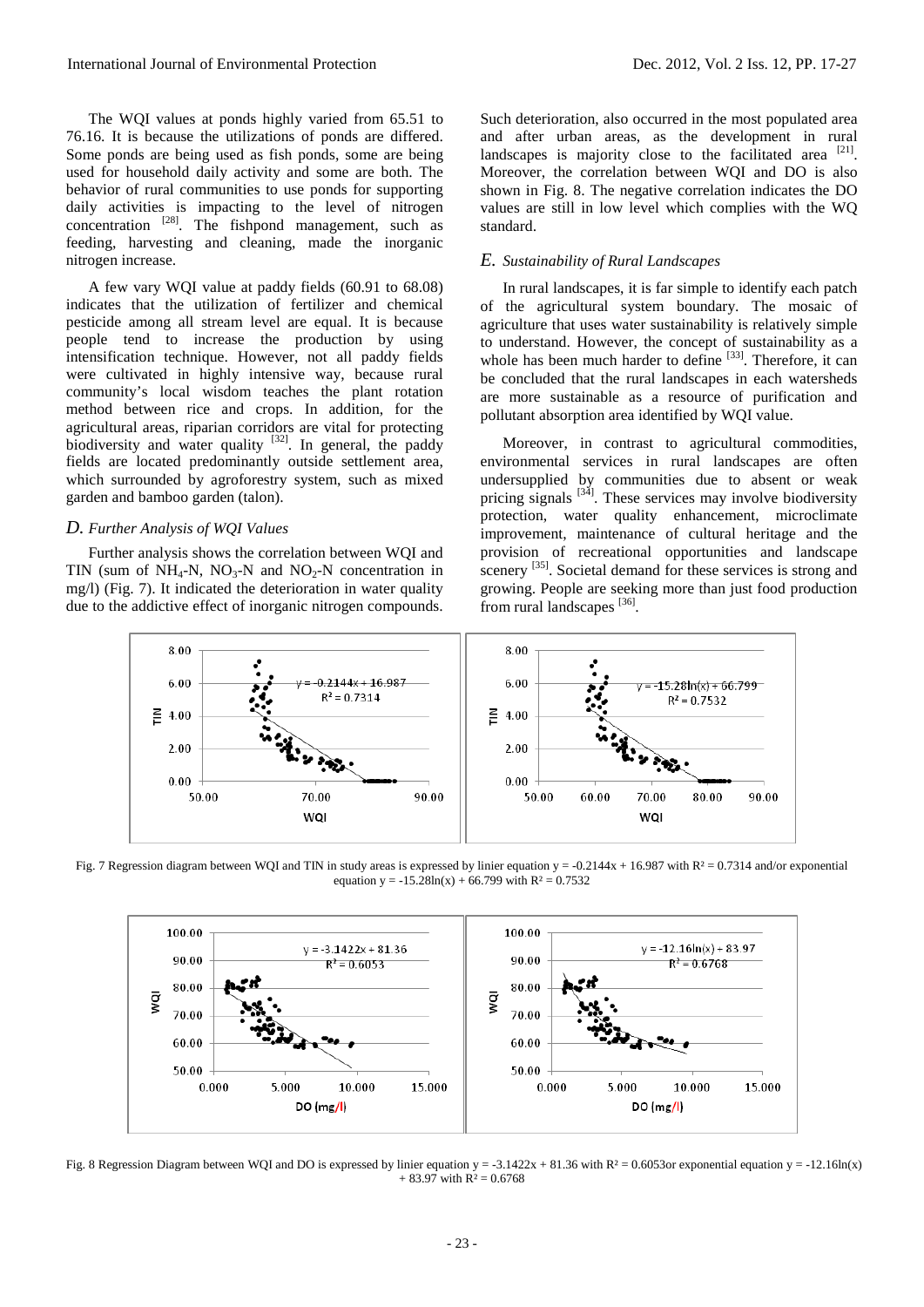

Fig. 9 Relationship between *Escherichia coli* and other 10 water quality parameters All parameters show positive correlation to *Escherichia coli*, except alkalinity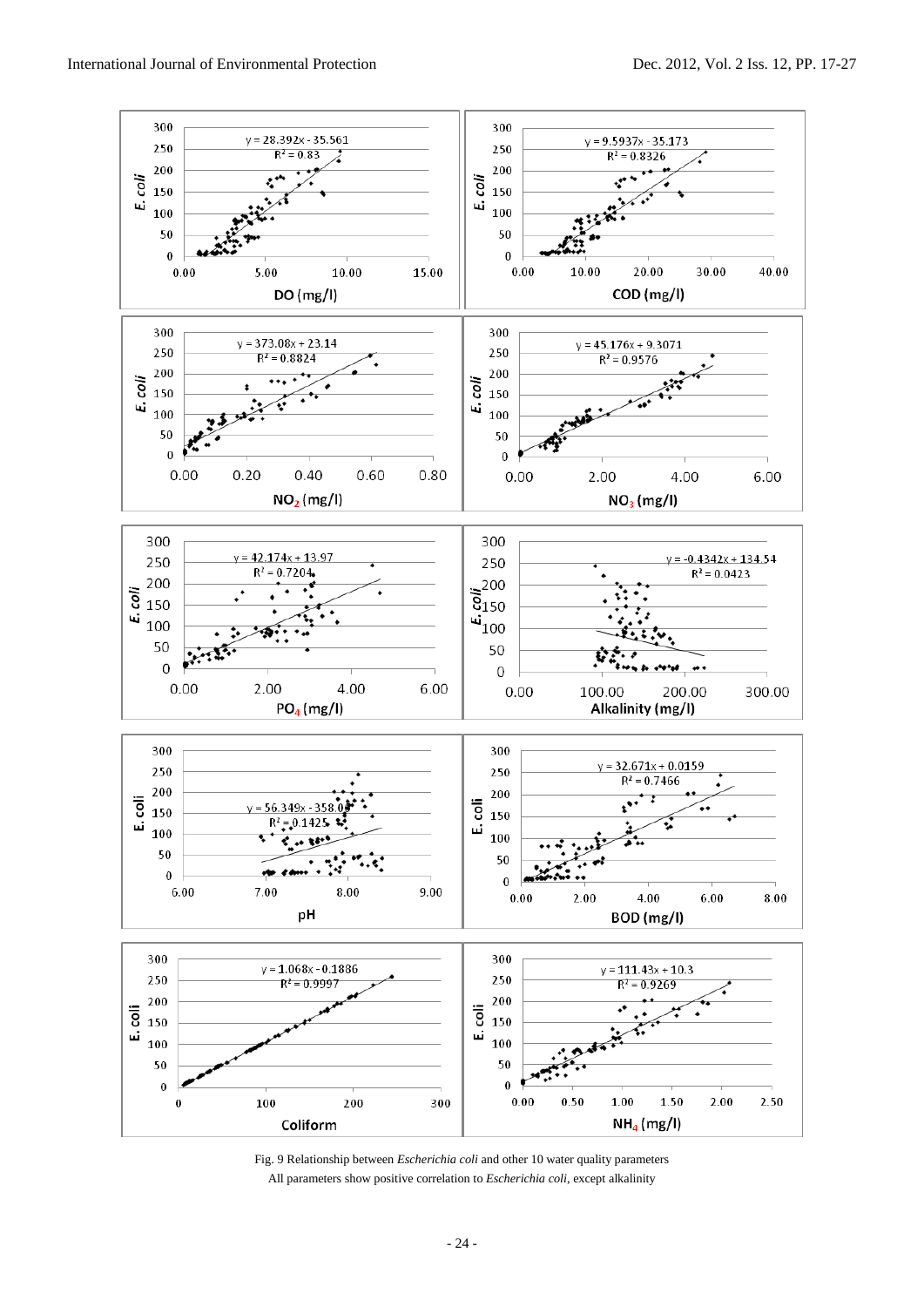Most significant contamination of water resource originates from domestic sewerage. Based on WQI value, it is important to set up a restoration system at the most suitable points of water stream with low cost and low energy input. Using charcoal and plants to remove those contamination has been suggested  $^{[37]}$ . One of water improvement practices<sup>[38]</sup> is by using priority scenario that increases agroforestry system production and the sustainably of rural landscapes. Other research also found

that abandoned paddy fields remaining in mixed urban/rural areas have significant potential to reduce both nitrogen and phosphorous loads [39].

The river as the last accumulation of water material from any resources plays both positive and negative role. As positive role, the river can clean the water pollution by absorbing the pollutant through plants, soil and sometimes animals. A research shows that the plant was found to significantly contribute to the self-cleaning capacity of the river  $[40]$ .

One approach to achieve sustainable management of water resources is ecohydrology  $[41]$ . The degradation of freshwater ecosystems and those of water resources have to consider the disruption of water and nutrient cycles, because pollution in rural landscapes can be substantially eliminated by biotechnology. Rural landscape management dealing with the optimization of ecotone zones structure in whole watershed, and usually a lack of space for ecohydrological relevant structure, and a lack of funding, although ecotone and other structural biotic elements provide the basis for sustainable landscape management [42].

A study showed that rural communities are intrinsically motivated to practice conservation by such factors as their attachment to their land, rather than by motivations such as receiving economic compensation [32]. A landscape ecology discipline, as a study of relations on the earth's surface can tackle planning and management issues from numerous view points, each with its own focal points  $[36]$ , particularly in rural landscapes. Some studies show that rural landscapes play a significant role through agroforestry landscape managements  $^{[43]}$ . The abilities to maintain the local wisdom knowledge to maintain the environmental quality are more likely the best options for achieving sustainable management in rural landscapes.

The communities are also likely to engage in conservation practices that make the land appear wellmanaged. Moreover, those communities with strong intrinsic motivations were likely to adopt conservation practices that protect streams, such as maintaining a woody vegetative buffer or practicing no-till farming. This study shows that protecting water resources location in agricultural watersheds requires strategies for conservation that synergic together with rural communities to acknowledge their local wisdom.

# IV. CONCLUSIONS

The water quality in rural landscapes, particularly in four watersheds, was evaluated by water quality index (WQI). All water samples are situated at "good" and "medium"

level. Overall, rural landscapes water quality is still in permitted level. Those conditions proofed that rural landscapes had the ability to absorb and clean the water contamination through the natural process. However, the use of fertilizer and chemical pesticide should be monitored because some indicators of inorganic maters showed likely tendencies to polluted water. The rural communities and government have to maintain this situation by simultaneously aware of local wisdom advice from the elders.

In conclusion, as a useful method for the classification of water quality based on scientific criteria, the WQI is effectively applicable for the assessment of water quality in the rural landscapes. In addition, the results were easy to understand for the non-scientific public and decision-makers. Moreover, the evaluation of WQI is suitable for the water quality assessments for monitoring pollution control strategies, particularly in developing countries with limited budgets. Some strategies can be adopted such as using charcoal and bio-remediation plants [37], activated carbons prepared from  $H_3PO_4$ <sup>[44]</sup>, or from haydite and quartz sand  $[45]$ , increasing agroforestry system  $[38]$ , planning integrated vegetation design  $[46]$  and with huge effort by constructing a wetland  $[47]$ .

#### ACKNOWLEDGMENTS

This research was supported by the Global Environmental Leaders (GELs) Education Program for Designing a Low Carbon Society (LCS) by Hiroshima University. Preliminary survey was a cooperative work between the Hiroshima University (Japan) and the Department of Landscape Architecture, Bogor Agricultural University, Bogor (Indonesia).

### **REFERENCES**

- [1] Z. Liu, et al., "Water Quality Index as a Simple Indicator of Drinking Water Source in the Dongjiang River, China," International Journal of Environmental Protection vol. 2, pp. 16-21, 2012.
- [2] S. F. Pesce and D. A. Wunderlin, "Use of water quality indices to verify the impact of Córdoba City (Argentina) on Suquı́ a River," Water Research, vol. 34, pp. 2915-2926, 2000.
- [3] E. Sánchez, et al., "Use of the water quality index and dissolved oxygen deficit as simple indicators of watersheds pollution," Ecological Indicators, vol. 7, pp. 315-328, 2007.
- [4] M. Terrado, et al., "Surface-water-quality indices for the analysis of data generated by automated sampling networks," TrAC Trends in Analytical Chemistry, vol. 29, pp. 40-52, 2010.
- [5] A. H. Hernández-Romero, et al., "Water quality and presence of pesticides in a tropical coastal wetland in southern Mexico," Marine Pollution Bulletin, vol. 48, pp. 1130-1141, 2004.
- [6] A. J. M. Yunus and N. Nakagoshi, "Effects of Seasonality on Streamflow and Water Quality of the Pinang River in Penang Island, Malaysia," Chinese Geographical Science, vol. 14, pp. 153-161, Jun 2004.
- [7] P. Debels, et al., "Evaluation of Water Quality in the Chillán River (Central Chile) Using Physicochemical Parameters and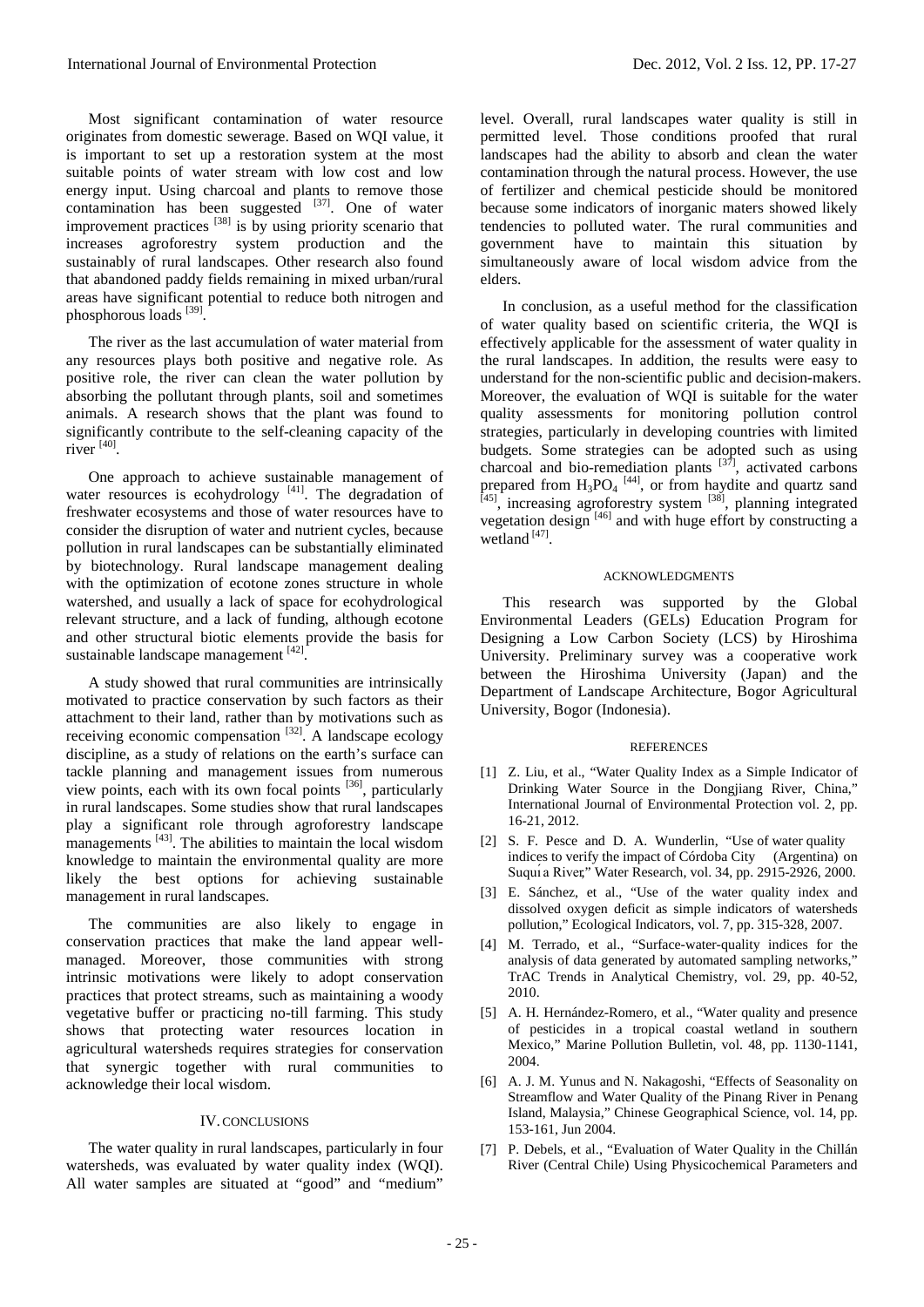a Modified Water Quality Index," Environmental Monitoring and Assessment, vol. 110, pp. 301-322, 2005.

- [8] S. L. Dwivedi and V. Pathak, "A preliminary assignment of water quality index to Mandakini river, Chitrakoot," Indian Journal of Environmental Protection, vol. 27, pp. 1036-1038, 2007.
- [9] M. B. Chougule, et al., "Assessment of Water Quality Index (WQI) for Monitoring Pollution of River Panchganga at Ichalkaranji," in Procedding International Conference on Energy and Environment, Chandigarh, India, 2009, pp. 122- 127. .
- [10] P. Kannel, et al., "Application of Water Quality Indices and Dissolved Oxygen as Indicators for River Water Classification and Urban Impact Assessment," Environmental Monitoring and Assessment, vol. 132, pp. 93-110, 2007.
- [11] R. Abrahão, et al., "Use of index analysis to evaluate the water quality of a stream receiving industrial effluents," Water SA, vol. 33, pp. 459-465, 2007.
- [12] A. Alobaidy, et al., "Application of Water Quality Index for Assessment of Dokan Lake Ecosystem, Kurdistan Region, Iraq," Journal of Water Resource and Protection, vol. 2, pp. 792-198, 2010.
- [13] N. Karakaya and F. Evrendilek, "Water quality time series for Big Melen stream (Turkey): its decomposition analysis and comparison to upstream," Environmental Monitoring and Assessment, vol. 165, pp. 125-136, 2010.
- [14] D. Swaroop Bhargava, "Use of water quality index for river classification and zoning of Ganga river," Environmental Pollution Series B, Chemical and Physical, vol. 6, pp. 51-67, 1983.
- [15] T. A. Cochrane and D. C. Flanagan, "Effect of DEM resolutions in the runoff and soil loss predictions of the Wepp Watershed model," Transactions of the ASAE, vol. 48, pp. 109-120, 2005.
- [16] J. Du, et al., "Development and testing of a new storm runoff routing approach based on time variant spatially distributed travel time method, " Journal of Hydrology, vol. 369, pp. 44- 54, 2009.
- [17] A. Erturk, et al., "Application of Watershed Modeling System (WMS) for integrated management of a watershed in Turkey," Journal of Environmental Science & Health, vol. 41, pp. 2045-2056, 2006.
- [18] Y. Gao and W. Zhang, "LULC classification and topographic correction of Landsat-7 ETM+ imagery in the Yangjia River Watershed: the influence of DEM resolution," Sensors vol. 9, pp. 1980-1995, 2009.
- [19] S. Pelacani, et al., "Simulation of soil erosion and deposition in a changing land use: A modelling approach to implement the support practice factor," Geomorphology, vol. 99, pp. 329-340, 2008.
- [20] F. H. Schmidt and J. H. A, "Ferguson, Rainfall types based on wet and dry period ratios for Indonesia and Western New Guinea," Verhandelingen Djawatan Meteorologi dan Geofisik 42, Jakarta, 1951.
- [21] Kaswanto, et al., "Sustainable Water Management in the Rural Landscape of Cianjur Watershed, Cianjur District, West Java, Indonesia," Journal of International Society for Southeast Asian Agricultural Sciences (ISSAAS), vol. 14, pp. 33-45, 2008.
- [22] N. Štambuk-Giljanović, "Water quality evaluation by index in Dalmatia," Water Research, vol. 33, pp. 3423-3440, 1999.
- [23] H. Boyacioglu, "Development of a water quality index based on a European classification scheme," Water SA, vol. 33, pp. 101-106, 2007.
- [24] V. Pathak and A. Baneriee, "Mine water pollution studies in Chapha Incline, Umaria Coalfield, Eastern Madhya Pradesh, India," Mine Water and the Environment, vol. 11, pp. 27-35, 1992.
- [25] M. Vega, et al., "Assessment of seasonal and polluting effects on the quality of river water by exploratory data analysis," Water Research, vol. 32, pp. 3581-3592, 1998.
- [26] M. Ahipathy and E. Puttaiah, "Ecological characteristics of Vrishabhavathy River in Bangalore (India)," Environmental Geology, vol. 49, pp. 1217-1222, 2006.
- [27] M. A. Dalvie, et al., "Contamination of rural surface and ground water by endosulfan in farming areas of the Western Cape, South Africa," Environmental Health: A Global Access Science Source, vol. 2, pp. 1-15, 20030101 2003.
- [28] K. Harashina, et al., "Nitrogen flows due to human activities in the Cianjur-Cisokan watershed area in the middle Citarum drainage basin, West Java, Indonesia: a case study at hamlet scale," Agriculture Ecosystems & Environment, vol. 100, pp. 75-90, Nov 2003.
- [29] H. P. Jarvie, et al., "Influence of rural land use on streamwater nutrients and their ecological significance," Journal of Hydrology, vol. 350, p. 21p, 2008.
- [30] H. P. Jarvie, et al., "Stream water chemistry and quality along an upland-lowland rural land-use continuum, south west England," Journal of Hydrology, vol. 350, p. 17p, 2008.
- [31] H. S. Arifin and N. Nakagoshi, "Landscape ecology and urban biodiversity in tropical Indonesian cities," Landscape and Ecological Engineering, vol. 7, pp. 33-43, 2011.
- [32] R. L. Ryan, et al., "Farmers' Motivations for Adopting Conservation Practices along Riparian Zones in a Midwestern Agriculture Watershed," Journal of Environmental Planning & Management, vol. 46, p. 19p, 2003.
- [33] M. Stevenson and H. Lee, "Indicators of sustainability as a tool in agricultural development: partitioning scientific and participatory processes," Int. J. Sustain. Dev. World Ecol., vol. 8, 2001.
- [34] S. Mann and H. Wüstemann, "Multifunctionality and a new focus on externalities," Journal of Socio-Economics, vol. 37, pp. 293-307, 2008.
- [35] S. Hajkowicz and K. Collins, "Measuring the benefits of environmental stewardship in rural landscapes," Landscape and Urban Planning, vol. 93, 2009.
- [36] W. Vos and H. Meekes, "Trends in European cultural landscape development: perspectives for a sustainable future," Landscape and Urban Planning, vol. 46, pp. 3-14, 1999.
- [37] P. M. Outridge and B. N. Noller, "Accumulation of Toxic Trace Elements by Freshwater Vascular Plants," Environment Contamination Toxicology, vol. 121, pp. 1-63, 1991.
- [38] C. Coiner, et al., "Economic and Environmental Implications of Alternative Landscape Design in the Walnut Creek Watershed of Iowa, " Ecological Economics, vol. 38, pp. 119- 139, 2001.
- [39] J. Kogi, et al., "The Potential for Abandoned Paddy Fields to Reduce Pollution Loads from Households in Suburban Tokyo," Water, vol. 2, pp. 649-667, 2010.
- [40] B. Karrasch, et al., "Effects of pulp and paper mill effluents on the microplankton and microbial self-purification capabilities of the Biobio River, Chile," Science of the Total Environment, vol. 359, pp. 194-208, 20060415 2006.